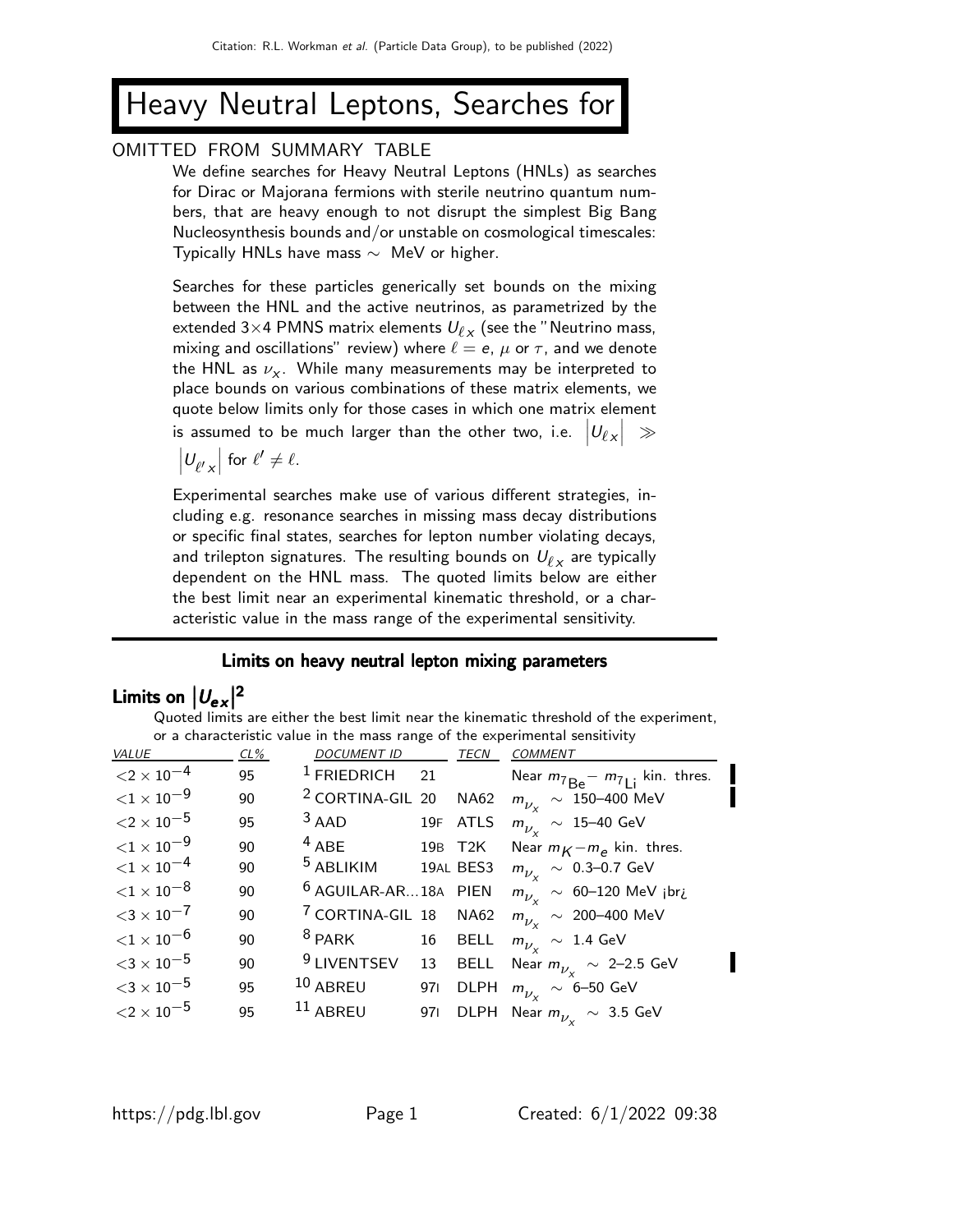| ${<}1 \times 10^{-5}$ | 90 | 12 BARANOV       | 93 | Near $m_{\pi} - m_{\rho}$ kin. thres.                       |
|-----------------------|----|------------------|----|-------------------------------------------------------------|
| ${<}2\times10^{-7}$   | 90 | 12 BARANOV       | 93 | Near $m_K - m_\rho$ kin. thres.                             |
| ${<}1 \times 10^{-7}$ |    | $13,14$ BERNARDI |    | 88 CNTR Near $m_{\pi} - m_{\rho}$ kin. thres.               |
| ${<}2 \times 10^{-9}$ |    | $14,15$ BERNARDI |    | 88 CNTR Near $m_K - m_e$ kin. thres.                        |
| ${<}1 \times 10^{-7}$ | 90 |                  |    | <sup>16</sup> DORENBOS 86 CHRM Near $m_D - m_e$ kin. thres. |
| ${<}1 \times 10^{-7}$ | 90 |                  |    | <sup>17</sup> COOPER- 85 BEBC Near $m_D - m_e$ kin. thres.  |

 $\frac{1}{2}$ Search in electron capture decay  $\frac{7}{8}$ Be  $\rightarrow$   $\frac{7}{1}$ Li $\nu_{\chi}$ . Kinematic threshold is  $\sim$  850 keV.

<sup>2</sup> Search for  $K^+ \rightarrow e^+ \nu_X$ . Assumes lifetime of  $\nu_X > 50$  ns.

3 Limit from prompt lepton number violating trilepton search.

 $^4K^+$   $\rightarrow$   $\,$   $\mathrm{e}^+$   $\nu_\chi$ , with  $\nu_\chi$  decay through  $\,U_{\mathrm{e}\,\chi}$ . ABE 19B also considers bounds on  $|U_{\ell \times}$   $U_{\ell' \times}$  for combinations of lepton flavors in the  $\nu_{\times}$  decay final state.

5 Searches for a Majorana Heavy Neutral Lepton producing a  $\pi^- e^+$  resonance in the same sign dilepton decay  $D \to K \pi^- e^+ e^+$ .

- $\frac{6}{5}$  Search for  $\pi^+ \rightarrow e^+ \nu_X$ .
- <sup>7</sup> Search for  $K^+ \rightarrow e^+ \nu_X^+$ .

 $^8$  PARK 16 quotes an approximate limit B $(B^+ \to e^+ \nu_\chi) <~3 \times 10^{-6}$  in the mass range  $m_{\nu_X} \sim 0.2$ –1.4 GeV.

- <sup>9</sup> Search for  $B^+ \rightarrow e^+ \nu_X$ .
- $^{10}$  Search for prompt  $\nu_{\chi}$  decay signatures.
- $\frac{11}{2}$  Search for displaced  $\nu_X$  decay signatures.
- 12 Searches for K or  $\pi \to e^+ \nu_X$ ,  $\nu_X \to e^+ e^- \nu_e$  using a beam dump experiment at the 70 GeV Serpukhov proton synchrotron. BARANOV 93 also considers limits for  $|\mathcal{U}_{\mu\chi}|$

from K or  $\pi \to \mu^+ \nu_X$ ,  $\nu_X \to e^+ e^- \nu_e$ .  $\frac{13}{\pi} \pi^+ \to e^+ \nu_\chi$ , with  $\nu_\chi$  decay through  $U_{ex}$ . <sup>14</sup> BERNARDI 88 also considers bounds on  $|U_{ex}U_{\mu\,x}|$ .  $\frac{15}{16}$ K<sup>+</sup>  $\rightarrow$  e<sup>+</sup>  $\nu_x$ , with  $\nu_x$  decay through  $U_{ex}$ .  $16 D^+ \rightarrow e^+ \nu_x$ , with  $\nu_x \rightarrow e^- \ell^+ \nu_\ell$ .  $17 D^+ \rightarrow e^+ \nu_X^2$ , with  $\nu_X^2 \rightarrow e^- \ell^+ \nu_\ell^2$  or  $\nu_X \rightarrow e^- \pi^+$ .

## Limits on  $|U_{\mu}x|^2$

Quoted limits are either the best limit near the kinematic threshold of the experiment, or a characteristic value in the mass range of the experimental sensitivity

| <b>VALUE</b> |                                        | CL% | <b>DOCUMENT ID</b>               |    | <b>TECN</b> | <b>COMMENT</b>                                                |
|--------------|----------------------------------------|-----|----------------------------------|----|-------------|---------------------------------------------------------------|
|              | $\langle 1 \ \times 10^{-3} \ \rangle$ | 95  | $^1$ AAIJ                        |    | 21AA LHCB   | $m_{\nu_\mathrm{v}} \sim$ 5–50 GeV, $\rho \rho$ at 7, 8       |
|              | $<$ 2 $\times$ 10 <sup>-4</sup>        | 95  | $2$ AAIJ                         |    |             | $T$ eV<br>21AA LHCB $m_{\nu_\nu} \sim 5$ -50 GeV, pp at 7, 8  |
| $<$ 5        | $\times$ 10 $^{-9}$                    | 90  |                                  |    |             | TeV<br>3,4 CORTINA-GIL 21 NA62 Near $m_K - m_\mu$ kin. thres. |
|              | ${1 \times 10^{-7}}$                   | 90  | <sup>5</sup> ABRATENKO 20        |    |             | MBNE Near $m_K - m_\mu$ kin. thres.                           |
|              | $\langle 2 \times 10^{-2} \rangle$     | 90  | <sup>6</sup> PRIM                | 20 | <b>BELL</b> | $m_{\nu_\mathrm{v}}~\sim~1~\mathrm{GeV}$                      |
|              | $<$ 2 $\times$ 10 <sup>-5</sup>        | 95  | $7$ AAD                          |    | 19F ATLS    | $m_{\nu_\mathrm{v}}~\sim~$ 10–50 GeV                          |
|              | ${<}2 \times 10^{-6}$                  | 95  | $8$ AAD                          |    | 19F ATLS    | $m_{\nu_\mathrm{v}}~\sim~10~\mathrm{GeV}$                     |
|              | $<$ 1 $\times$ 10 $^{-9}$              | 90  | $9$ ABE                          |    | 19B T2K     | Near $m_K - m_\mu$ kin. thres.                                |
|              | ${<}5 \times 10^{-6}$                  | 90  | 10,11 AGUILAR-AR19B PIEN         |    |             | $m_{\nu_\mathrm{v}}~\sim~16\text{--}30$ MeV                   |
|              | $<$ 1 $\times$ 10 $^{-5}$              | 90  | 11 AGUILAR-AR19B PIEN            |    |             | Near $m_{\pi} - m_{\mu}$ kin. thres.                          |
|              | $<$ 3 $\times$ 10 <sup>-7</sup>        | 90  | <sup>3</sup> CORTINA-GIL 18 NA62 |    |             | $m_{\tilde{\nu}_\text{v}} \sim 250\text{--}350 \text{ MeV}$   |
|              | $<$ 3 $\times$ 10 <sup>-6</sup>        | 90  | <sup>3</sup> LAZZERONI 17A NA62  |    |             | Near $m_K - m_\mu$ kin. thres.                                |
|              | https://pdg.lbl.gov                    |     | Page 2                           |    |             | Created: $6/1/2022$ 09:38                                     |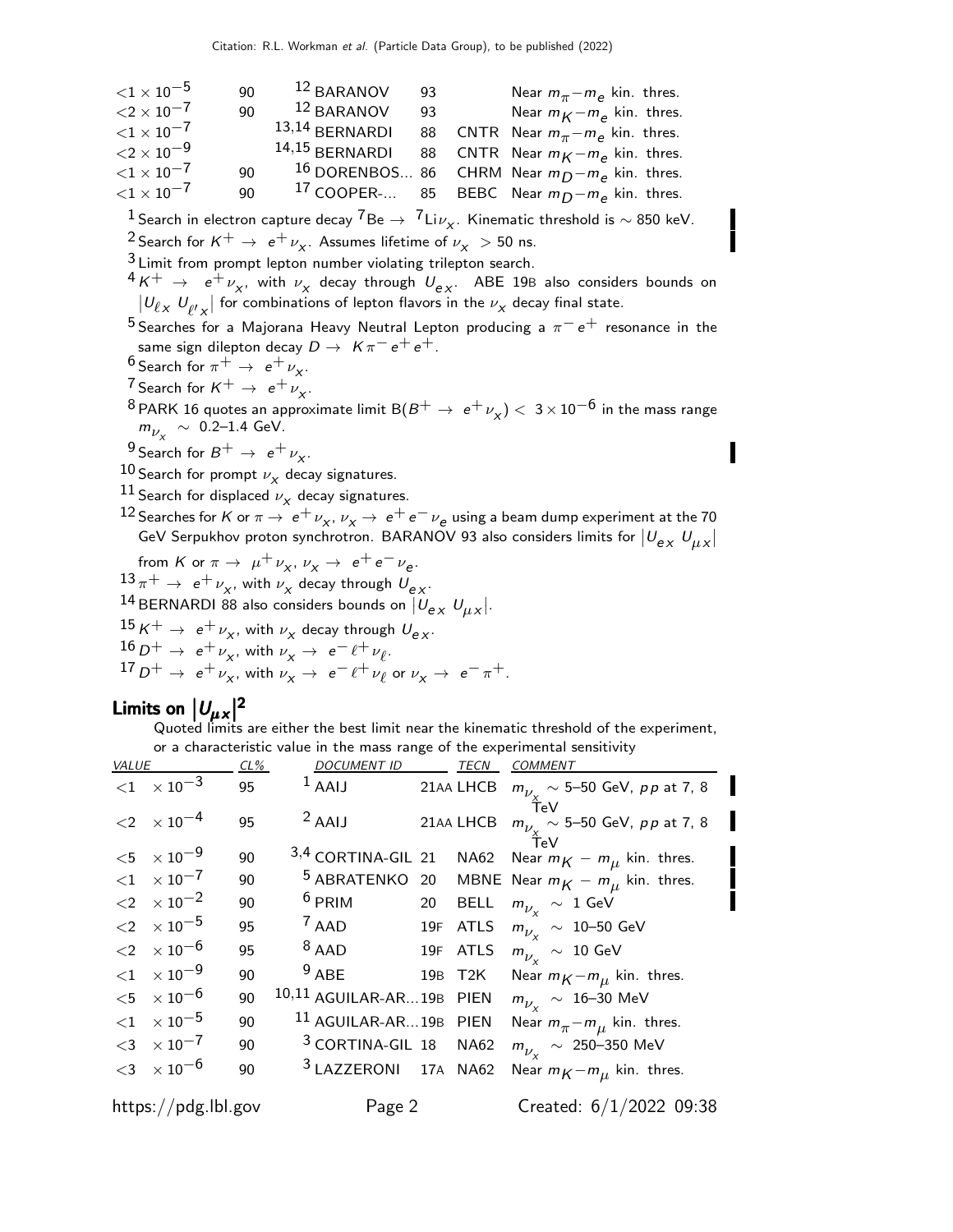|       | $< 5 \times 10^{-2}$            | 90 | $12$ PARK                       |     | 16 BELL | $m_{\nu_\mathrm{v}}~\sim~1.4~\mathrm{GeV}$                    |
|-------|---------------------------------|----|---------------------------------|-----|---------|---------------------------------------------------------------|
|       | $<$ 1 $\times$ 10 $^{-8}$       | 90 | <sup>3</sup> ARTAMONOV 15A B949 |     |         | $m_{\tilde{\nu}_\text{v}} \sim 200\text{--}300 \text{ MeV}$   |
|       | $<$ 3 $\times$ 10 $^{-5}$       | 90 | 13 LIVENTSEV                    | 13  | BELL    | Near $m_{\nu_\mathrm{v}}~\sim~$ 2–2.5 GeV                     |
|       | ${<}2.0\times10^{-8}$           | 95 | $14$ DAUM                       | 00  |         | KARM $m_{\nu_{v}} = 33.905$ MeV                               |
|       | $<$ 8 $\times10^{-8}$           | 90 | <sup>15</sup> VAITAITIS         | 99  |         | CCFR Near $m_K - m_\mu$ kin. thres.                           |
|       | $<$ 6 $\times$ 10 $^{-8}$       | 90 | <sup>16</sup> VAITAITIS         | 99  |         | CCFR Near $m_{D_s} - m_{\mu}$ kin. thres.                     |
|       | $<$ 3 $\times$ 10 <sup>-5</sup> | 95 | $17$ ABREU                      | 971 |         | DLPH $m_{\nu_v} \sim 6\text{--}50 \text{ GeV}$                |
|       | $<$ 2 $\times$ 10 <sup>-5</sup> | 95 | $18$ ABREU                      |     |         | 971 DLPH Near $m_{\nu_v} \sim 3.5$ GeV                        |
|       | $<$ 3 $\times$ 10 <sup>-5</sup> | 90 | $19$ VILAIN                     |     |         | 95C CHM2 Near $m_K - m_\mu$ kin. thres.                       |
|       | $<$ 3 $\times10^{-8}$           |    | 20,21 BERNARDI                  | 88  |         | CNTR Near $m_{\mu} + m_{\pi}$ kin. thres.                     |
|       | $<$ 2 $\times$ 10 <sup>-9</sup> |    | 21,22 BERNARDI                  | 88  |         | CNTR Near $m_K - m_\mu$ kin. thres.                           |
| $<$ 1 | $\times$ 10 $^{-7}$             | 90 |                                 |     |         | <sup>23</sup> DORENBOS 86 CHRM Near $m_D - m_\mu$ kin. thres. |
|       | ${1 \times 10^{-7}}$            | 90 | $24$ COOPER-                    | 85  |         | BEBC Near $m_D - m_\mu$ kin. thres.                           |

<sup>1</sup> Limit from prompt lepton number conserving  $W \rightarrow \mu \mu j$  search.

<sup>2</sup> Limit from prompt lepton number violating  $W \rightarrow \mu \mu j$  search.

<sup>3</sup> Search for  $K^+ \rightarrow \mu^+ \nu_X$ .

 $^4$  Assumes a lifetime exceeding 50 ns, and searches over  $m_{\nu_\chi}$  range 200–384 MeV.

 $5 K^+$  →  $\mu^+ \nu_\chi$ , with  $\nu_\chi$  →  $\mu^- \pi^+$ , in the mass range  $m_{\nu_\chi}$   $\sim$  260–385 MeV. ABRATENKO 20 also considers  $\nu_x \rightarrow \mu^+ \pi^-$  for the case of Majorana HNL.

 $^6$ Search for  $B^+ \rightarrow \ \mu^+ \nu_\chi$  in the mass range  $m_{\nu_\chi} \ \sim \ 0\text{--}1.5 \ \text{GeV}$  .

<sup>7</sup> Limit from prompt lepton number violating trilepton search.

8 Limit from displaced lepton violating or conserving trilepton searches.

 $^9\,K^+\,\rightarrow\,\,\,\mu^+\,\nu_\chi,$  with  $\nu_\chi$  decay through  $\,\mathcal{U}_{\mu\,X}.\,\,$  ABE 19B also considers bounds on

 $|U_{\ell \times}$   $U_{\ell' \times}|$  for combinations of lepton flavors in the  $\nu_{\chi}$  decay final state.

 $10$  Limit requires muon kinetic energy  $> 1.2$  MeV.

$$
\stackrel{11}{\longrightarrow} \mathsf{Search} \text{ for } \pi^+ \to \mu^+ \nu_\chi.
$$

12 PARK 16 quotes an approximate limit B $(B^+ \to \mu^+ \nu_\chi) < 3 \times 10^{-6}$  in the mass range  $m_{\nu_X} \sim 0.2$ –1.4 GeV.

13 Search for  $B^+ \rightarrow \mu^+ \nu_{\chi}$ .

14 DAUM 00 quotes a branching ratio bound  $B(\pi^+ \rightarrow \mu^+ \nu_X) < 6.0 \times 10^{-10}$  at 95%  $^{15}K^+$   $\rightarrow$   $\mu^+\nu_x$ , with  $\nu_x \rightarrow \mu X$ .

- $\frac{16}{12} D_{\mathbf{S}} \rightarrow \mu^+ \nu_{\chi}$ , with  $\nu_{\chi} \rightarrow \mu X$ .
- $^{17}$  Search for prompt  $\nu_{\chi}$  decay signatures.
- $\frac{18}{18}$  Search for displaced  $\nu_X$  decay signatures.

<sup>19</sup> Search for Heavy Neutral Leptons produced by neutral current muon neutrino interactions, with  $\nu_X \rightarrow \mu^+ \mu^- \nu_\mu$ .

 $^{20}\text{\,K}^+ \rightarrow \ \mu^+\nu_{\chi}$ , with  $\nu_{\chi}$  decay through  $\mathcal{U}_{\mu\chi}$  and  $m_{\nu_{\chi}}~< m_{\mu} + m_{\pi}$ .

<sup>21</sup> BERNARDI 88 also considers bounds on  $|U_{\bm{e} \times} U_{\mu} \times$ .

 $22 K^+ \rightarrow \mu^+ \nu_X$ , with  $\nu_X \rightarrow \mu^- \pi^+$ .  $23 D^+ \rightarrow \mu^+ \nu_x$ , with  $\nu_x \rightarrow \mu^- \ell^+ \nu_\ell$ .  $24 D^+ \rightarrow \mu^+ \nu_X^2$ , with  $\nu_X \rightarrow \mu^- \ell^+ \nu_\ell^2$  or  $\nu_X \rightarrow \mu^- \pi^+$ .